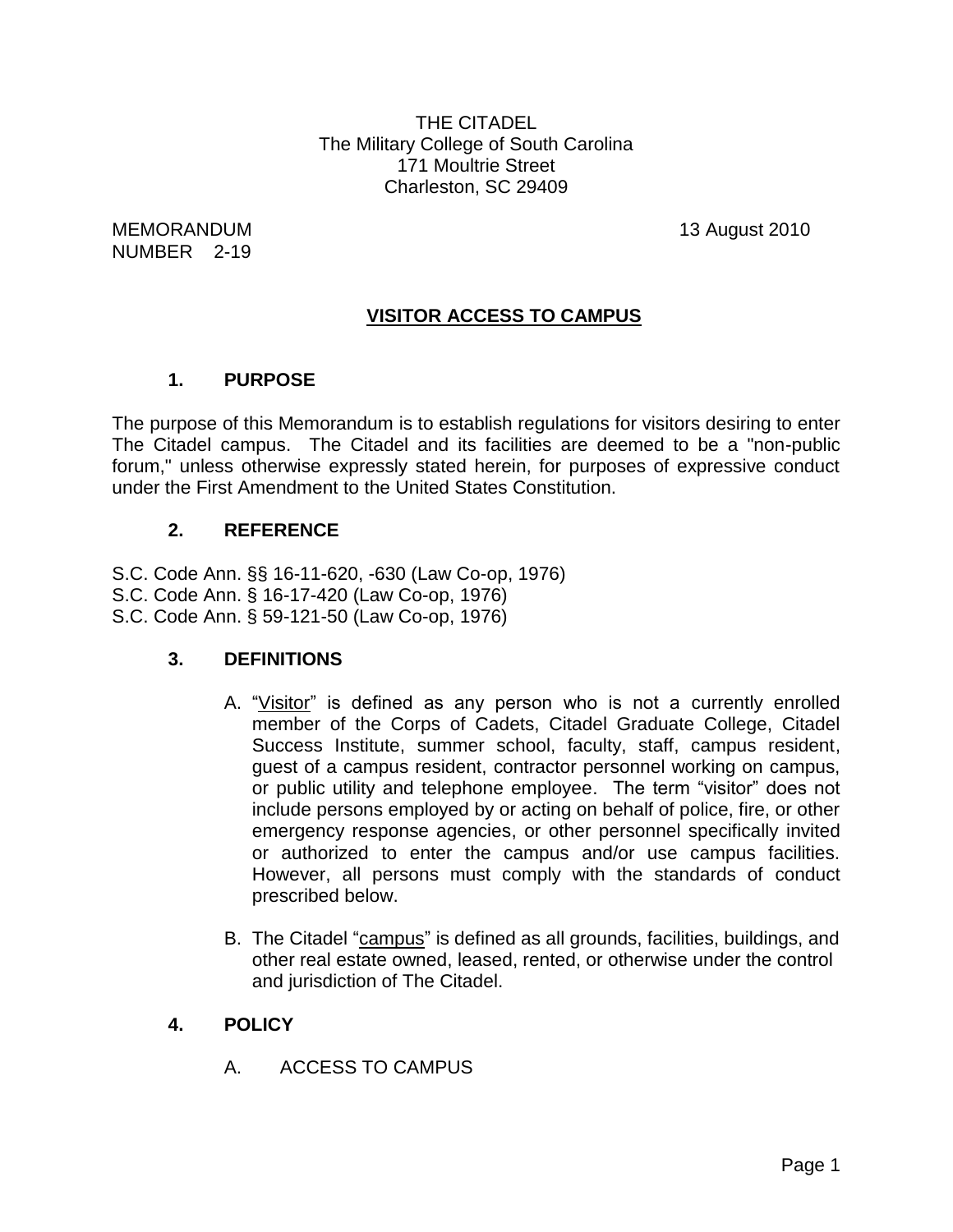1) **General Public.** Visitors may enter the campus between 8:00 a.m. and 7:00 p.m. daily. After 7:00 pm, visitors may only enter campus to attend on-campus events. Campus visitors may enter academic buildings, Mark Clark Hall, Summerall Chapel, and McAlister Field House during normal business hours, or in accordance with published facility hours and policies. Regardless of prior affiliation with The Citadel, visitors may not enter barracks without written authorization, which authorization must be coordinated with the Commandant, Visitors under eighteen years old must be accompanied by an adult.

2) **On-Campus Events.** Visitors desiring to attend events on campus, including but not limited to athletic events, will be admitted, subject to parking availability, seating capacity, invitation, and similar restrictions.

3) **Community Recreational Use.** Recreational use of The Citadel Campus for jogging, bicycling and aerobic walking is allowed, subject to the time restrictions in Paragraph A.1), above. Recreational events may not detract from or interfere with scheduled campus events. Scheduled events include, but are not necessarily limited to Parades, Reviews, Parents Day, Homecoming, Corps Day, Commencement activities, Fine Arts presentations and Chapel activities (weddings, church services, pageants, concerts and ceremonies).

### 4) **Friends and Children of Employees**.

a. No visitors are allowed in labor-intensive areas, including areas where machinery operates.

b. Work-site visits by friends, children, or other relatives of employees should be restricted to casual visits of short duration. It is inappropriate, other than in a valid family emergency, to bring a child to the workplace.

### B. STANDARDS OF CONDUCT

1) The Citadel is an institution of higher learning in a military functioning environment. Any activity detrimental to the academic or military objectives of the college is expressly prohibited.

2) All persons on Citadel property are required to abide by Citadel policies and regulations and shall identify themselves upon request to Citadel officials or appropriate Citadel employees acting in the performance of their duties.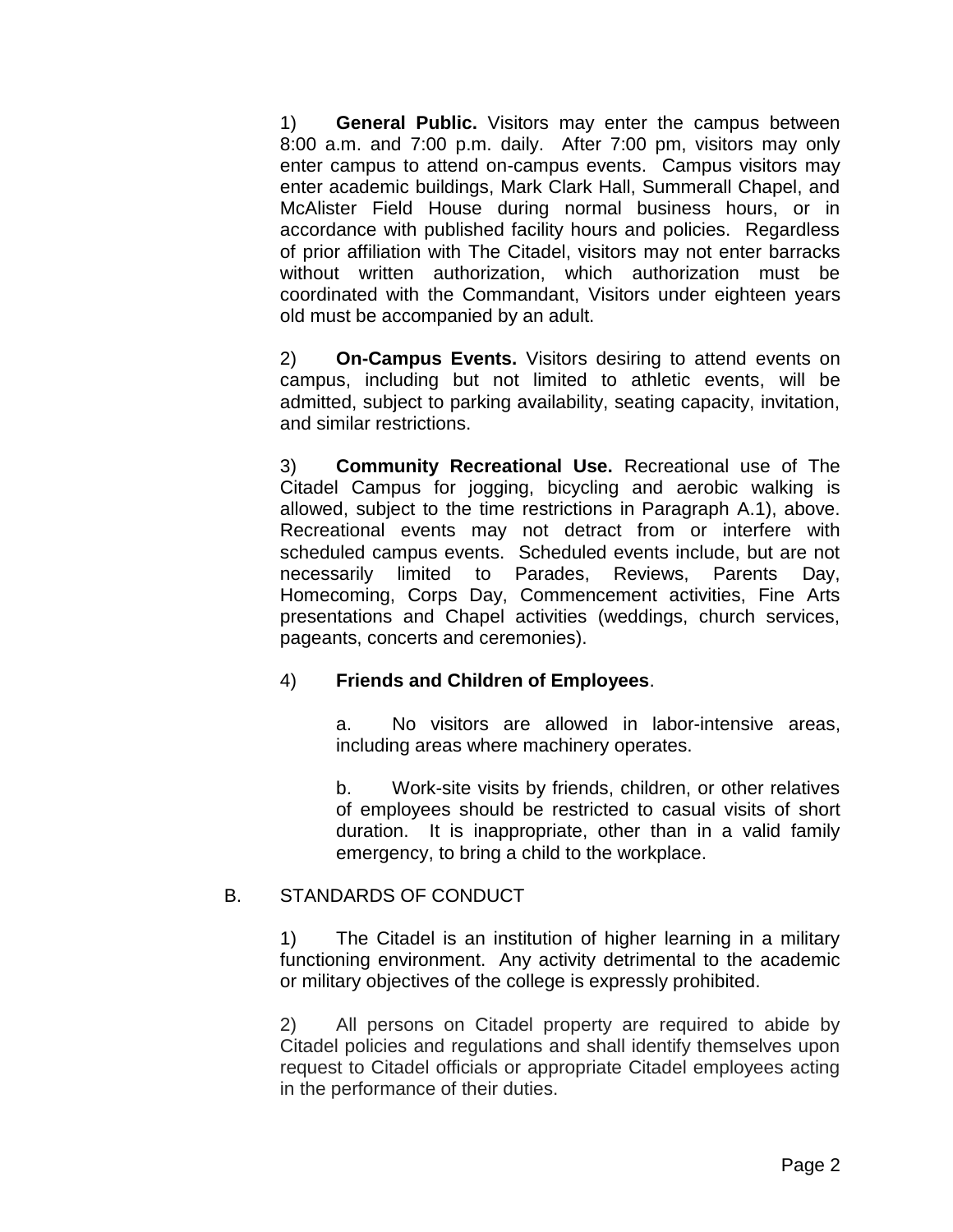3) Visitors are expected to conduct themselves in accordance with federal, state and local laws

4) Visitors are expected to be appropriately dressed. Shirts and shoes are required at all times. Halter tops, see-through garments, garments bearing obscene, lewd, or inflammatory messages, or other apparel which may detract from the decorum of a ceremony, gathering, or other campus activity are expressly prohibited, and may subject the wearer to removal from the campus.

5) Policies regarding on-campus demonstrations, rallies, solicitations, strikes, picketing or other expressions are addressed in Memorandum No. 2-4 "Use of Citadel Facilities and Property."

## **4. COMPLIANCE**

Action may be taken when any person on the campus of The Citadel fails to observe Citadel policies or interferes with the educational or operational environment of the college. Steps taken by The Citadel may include, but are not limited to, issuance of warnings, requests to leave campus, arrests, or issuance of no trespass letters.

## **5. NOTES**

## **A. Dates of official enactment and amendments:**

Approved by the Director of Citadel Staff on 13 August 2010

### **B. Responsible Department:**

Department of Public Safety

### **C. Responsible Official:**

Director of Public Safety

### **D. Cross References**

[2-4 Use of Campus Facilities and Property](http://www.citadel.edu/root/images/Policies/6-404-use-of-citadel-facilities-policy.pdf) [2-11 Pets on Campus](http://www.citadel.edu/root/images/Policies/6-411-pets-on-campus.pdf) [2-15 Parking and Traffic on Campus](http://www.citadel.edu/root/images/Policies/6-305-parking-and-traffic-on-campus.pdf) [7-1 Photography, Filming and Videography](http://www.citadel.edu/root/images/Policies/7-001-photography-filming-and-videography-on-campus.pdf)